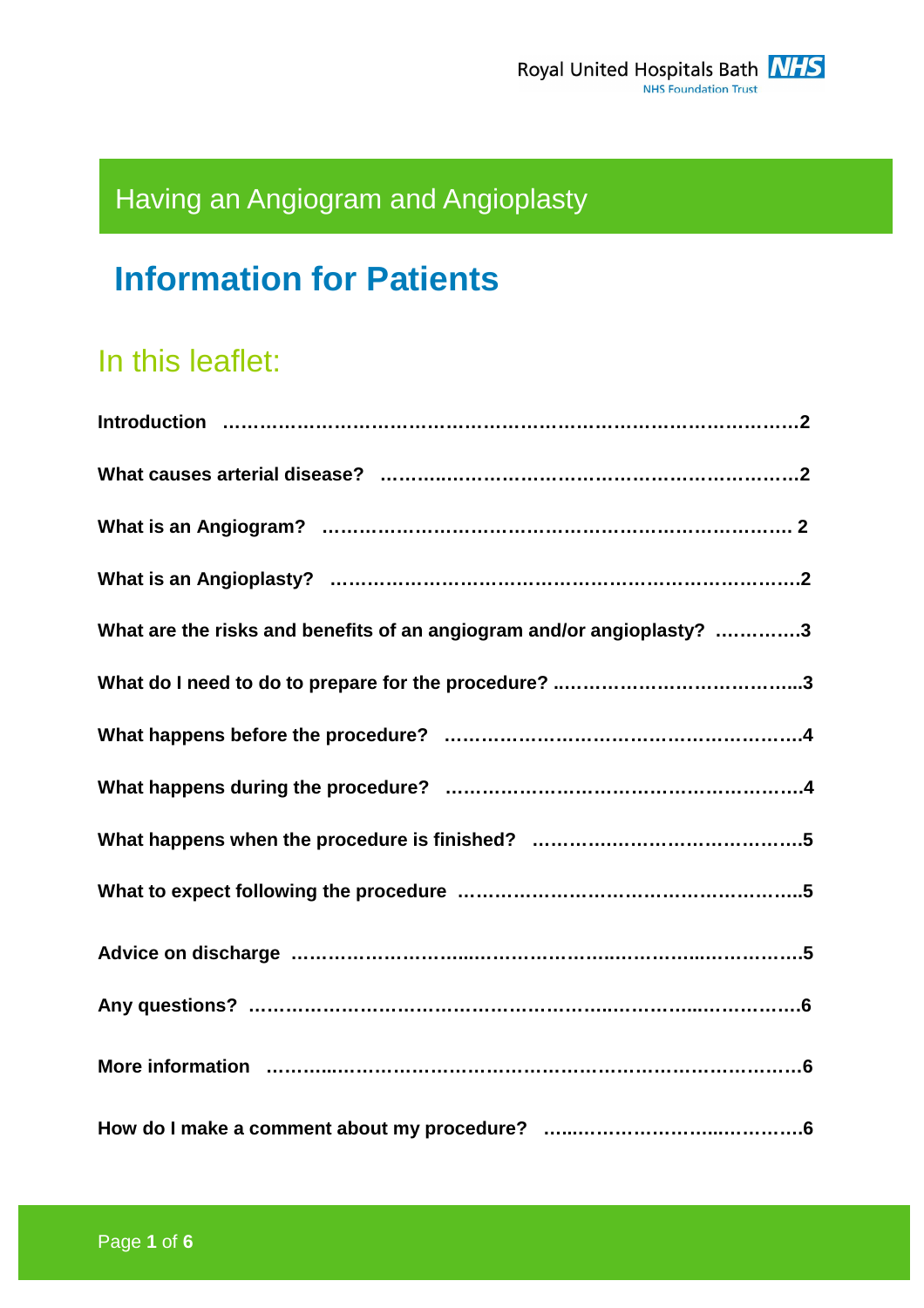#### **Introduction**

This leaflet tells you about having an angiogram and angioplasty. It explains what is involved and what the possible risks are.

If you have any questions or concerns, please do not hesitate to speak to a doctor or nurse caring for you in the Interventional Radiology department.

#### What causes arterial disease?

Arteries are the tubes that carry blood to all parts of the body. Atherosclerosis is a disease that narrows the arteries by the thickening and hardening of artery walls and by a build up of fatty-like deposits in their linings. When it occurs in the limbs it is called Peripheral Vascular Disease (PVD). PVD reduces the blood supply to the legs and can cause pain on exercise (intermittent claudication) or, in more severe cases, pain at rest.

#### What is an angiogram?

An angiogram is an X-ray test that gives detailed pictures of the arteries. This is achieved by placing a tube (catheter) into an artery via an incision at the groin, to inject an X-ray dye (contrast) that shows the arteries on an X-ray image. It is often performed prior to and/or as part of an angioplasty procedure.

#### What is an angioplasty?

An angioplasty is a treatment for Peripheral Vascular Disease where catheters similar to those used for angiograms are used to dilate (open up) narrowed or blocked arteries. An angioplasty may be performed immediately following an angiogram, or may be done as a separate procedure.

An angioplasty is carried out using X-rays to guide the procedure. A catheter with an inflatable balloon near its tip is inserted into the artery and advanced until the tip is beyond the narrowing. Once the balloon is within the narrowed segment, it is inflated with a special dye known as contrast medium to enable the radiologist to see it on the X-ray monitor. As the inflated balloon opens up the narrowed artery, the stretching of the arterial wall may be inflated and deflated several times during the angioplasty. When the radiologist is satisfied that the artery has been opened up sufficiently, he or she will remove the balloon catheter and check the result with an angiogram.

Angioplasty has a high success rate but it is not always possible to dilate or fully unblock an artery. It may be necessary to place a stent (a hollow metal tube) across the narrowing to keep the artery open. If this is not successful, surgery may still be an option that your surgeon would discuss with you.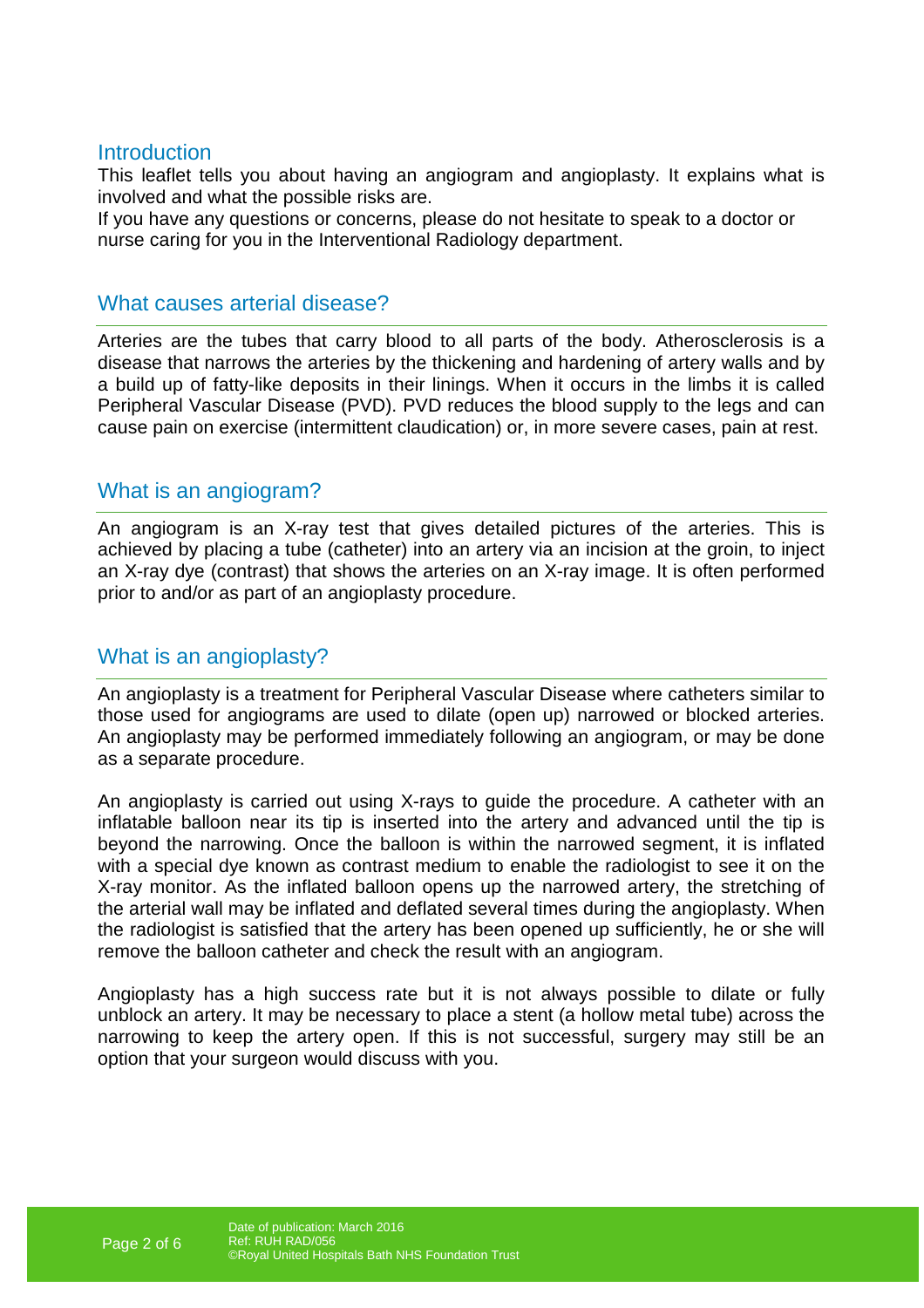### What are the risks and benefits of an angiogram and/or angioplasty?

The benefit of an angiogram is that it gives detailed pictures of arteries and allows the most appropriate treatment to be chosen. The benefit of a successful angioplasty is the improvement or eradication of symptoms, thereby improving the quality of life. Research also shows that the benefits from angioplasty last longer if patients do not smoke.

A common but usually minor complication of arterial catheterisation is a bruise at the puncture site. Very rarely this may be extensive enough to delay discharge from the hospital. Even more rarely, the catheterised artery may be damaged to an extent requiring surgery.

The type of X-ray contrast media used today are extremely safe but, like any other drug, have a potential for harm. Possible ill-effects from their injection include impairment of the kidney or heart function and allergic reactions, but such adverse reactions are extremely rare.

Peripheral vascular disease may put life and limb at risk and just performing an angiogram or angioplasty can also, although very rare, incur such risks. The risks of the procedure must be seen in context and your surgeon will not request, nor will your radiologist perform, an angiogram or an angioplasty unless the potential benefits to you outweigh the very slight risks attached to the procedure.

#### What do I need to do to prepare for the procedure?

If you are taking Warfarin, Clopidogrel, aspirin or other blood thinning medications (such as Phenindione, Clopidogrel Rivaroxaban, Prasugrel, Dabigatran, Apixaban), please inform the Radiology department at least one week before the procedure, as these may need to be stopped for a number of days before the examination. You will need to have a blood test before the procedure to check your blood clotting. Your doctor or clinical nurse specialist will tell you about this and how to arrange it.

If you are a diabetic taking the drug Metformin you should inform the vascular doctor or your GP as soon as possible, as this will need to be stopped immediately prior to the procedure and recommenced 48 hours following the procedure. During this time you may be given an alternative drug to control your diabetes. Please continue to take all your other medications as usual.

You may already be an inpatient or, if not, you will be admitted into hospital on the previous day or the day of your procedure. On admission you will be informed of the approximate time of your procedure. However, this may change due to unforeseen circumstances.

A doctor will go through your medical history and explain the procedure answering any questions you or your family may have. When all your questions have been answered you will be asked to sign a consent form for the procedure.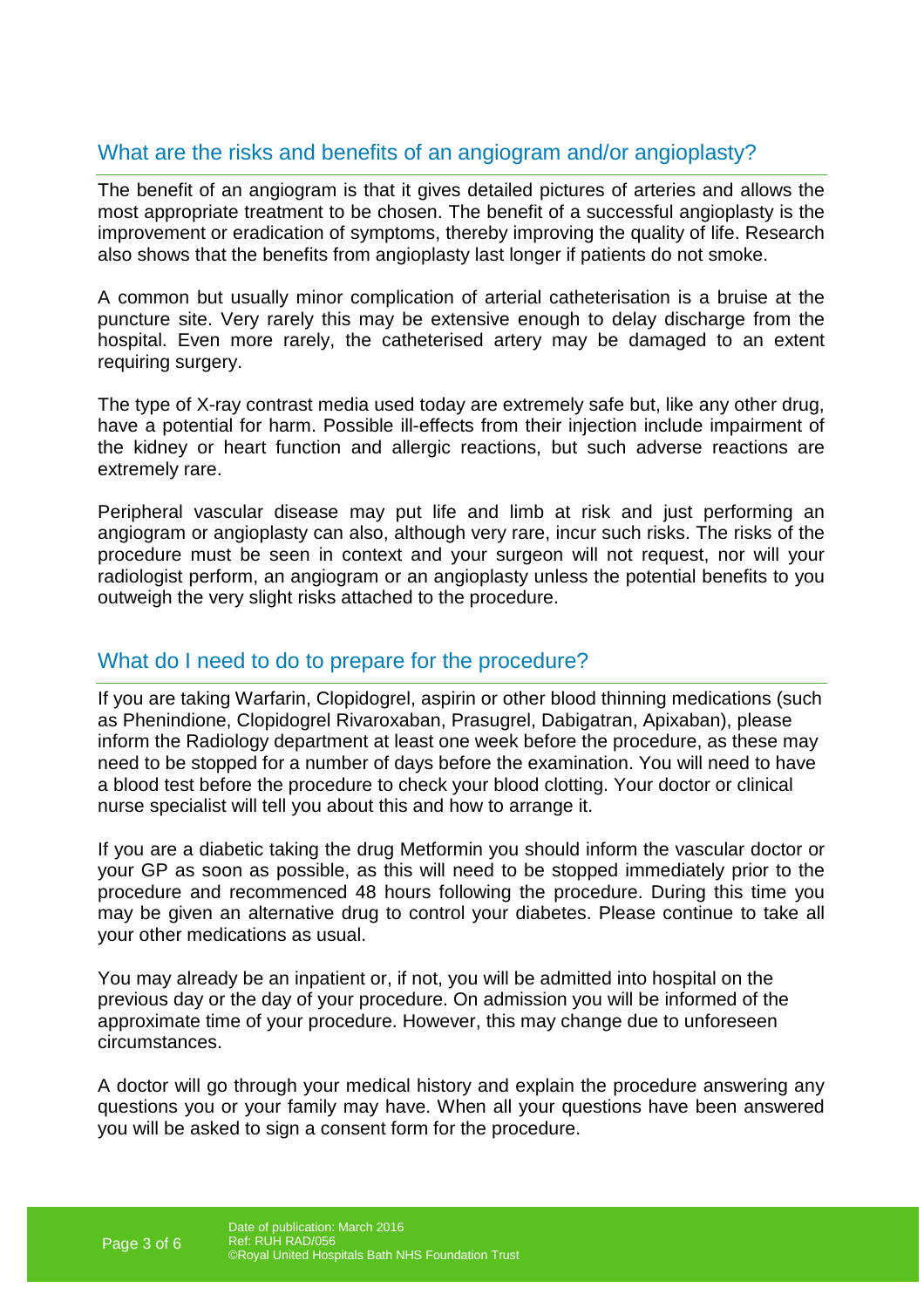You will not be allowed to eat for 6 hours or drink for 3 hours before the procedure. If you are a diabetic your blood sugar levels will need to be monitored to ensure they remain within stable limits.

Both of your groins will need to be shaved before the procedure. If you wish, you may do this yourself before you come into hospital.

Before the procedure you will be asked by the ward staff to change into a hospital gown. Underwear will need to be removed at this time or on arrival in the Radiology department.

It is not necessary to remove hearing aids, dentures, glasses or jewellery for the procedure. However, just before you leave the ward, empty your bladder so that you will be comfortable during the procedure.

#### What happens before the procedure?

When it is time for the procedure you will be taken on your bed to the Radiology department, where you will be welcomed by the radiology staff:

- The Radiologist is a doctor specially trained to interpret the angiogram and perform the angioplasty.
- Radiographers are specially trained health professionals who move and control the radiographic equipment during the procedure.
- Radiology Nurses work with the radiologists and care for the patient during interventional procedures.

A nurse will check your details. Please tell the nurse if you have asthma, or are allergic to any medications, skin cleaning preparations, iodine or the contrast medium (special dye used to highlight blood vessels on X-rays) used for the procedure.

#### What happens during the procedure?

You will be taken into the Interventional radiology room and helped onto the X-ray table. You will have a device attached to your finger to monitor your heart rate and breathing. A cuff will be placed on your arm to monitor your blood pressure (please inform the nurse if there is a reason why a certain arm cannot be used). The nurse will clean the shaved area in your groin with an antiseptic solution and place sterile towels over you. An X-ray camera suspended over the table will be used to take images during the procedure. It will come close to you but will not touch you.

The radiologist will firstly inject a local anaesthetic into your groin to numb the area. This may cause some stinging, but it will only last a short time. After the local anaesthetic takes effect, you should feel only dull pressure where the radiologist is placing the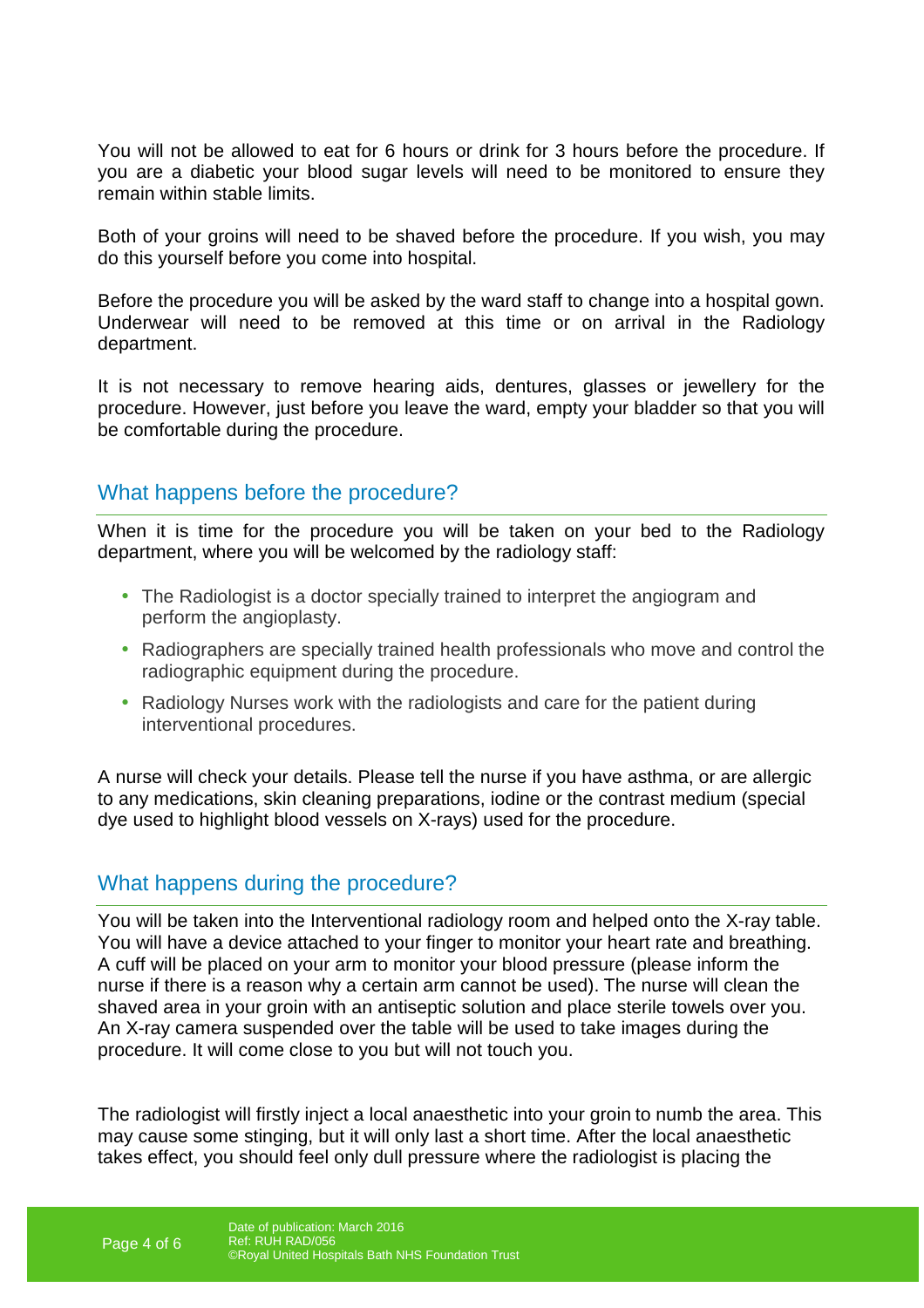catheter. When the catheter is in place, contrast medium is injected through the catheter and simultaneously a series of pictures are taken to show up the arteries (the angiogram). The contrast medium may give you a warm feeling together with the sensation that you are passing water, but remember it is only a sensation and will pass within seconds. It is important that you lie still whilst the angiogram is taking place in order that the best possible pictures can be taken.

The angiogram and/or angioplasty procedure may last between 30 minutes to two hours.

#### What happens when the procedure is finished?

When the angiogram and/or angioplasty is finished, the catheter in your groin will be removed. The point where the catheter was inserted will be pressed on for up to 10 minutes to seal the arterial hole (the puncture site) in order to stop any bleeding.

After the bleeding has stopped, you will be transferred onto a trolley and taken back to your ward to recover. On your return to the ward you will need to lie flat for 4 hours and remain on bedrest for up to 12 hours. During this time the nursing staff will regularly check your puncture site, blood pressure and pulse (including foot pulses). You may eat and drink whilst on bedrest and your family may visit. Drink all the fluids that you are offered, as this will help to flush the contrast medium into your kidneys and out of your body.

Once you have recovered, your doctors will be able to discuss the results of your angiogram and/or angioplasty with you.

#### What to expect after the procedure

It is common, following an angiogram or angioplasty, to develop some bruising in the groin and experience some local discomfort. This will vary between individuals but it will get better within 1 or 2 weeks.

#### Advice on discharge

Do take things gently for the next 3 days. Take plenty of rest. Continue with all your medication

Do not drive for 24 hours. Do not return to work for at least 3 days (please discuss with the vascular doctors)

Follow this advice and you will reduce the risk of bleeding from the puncture site and make a good recovery.